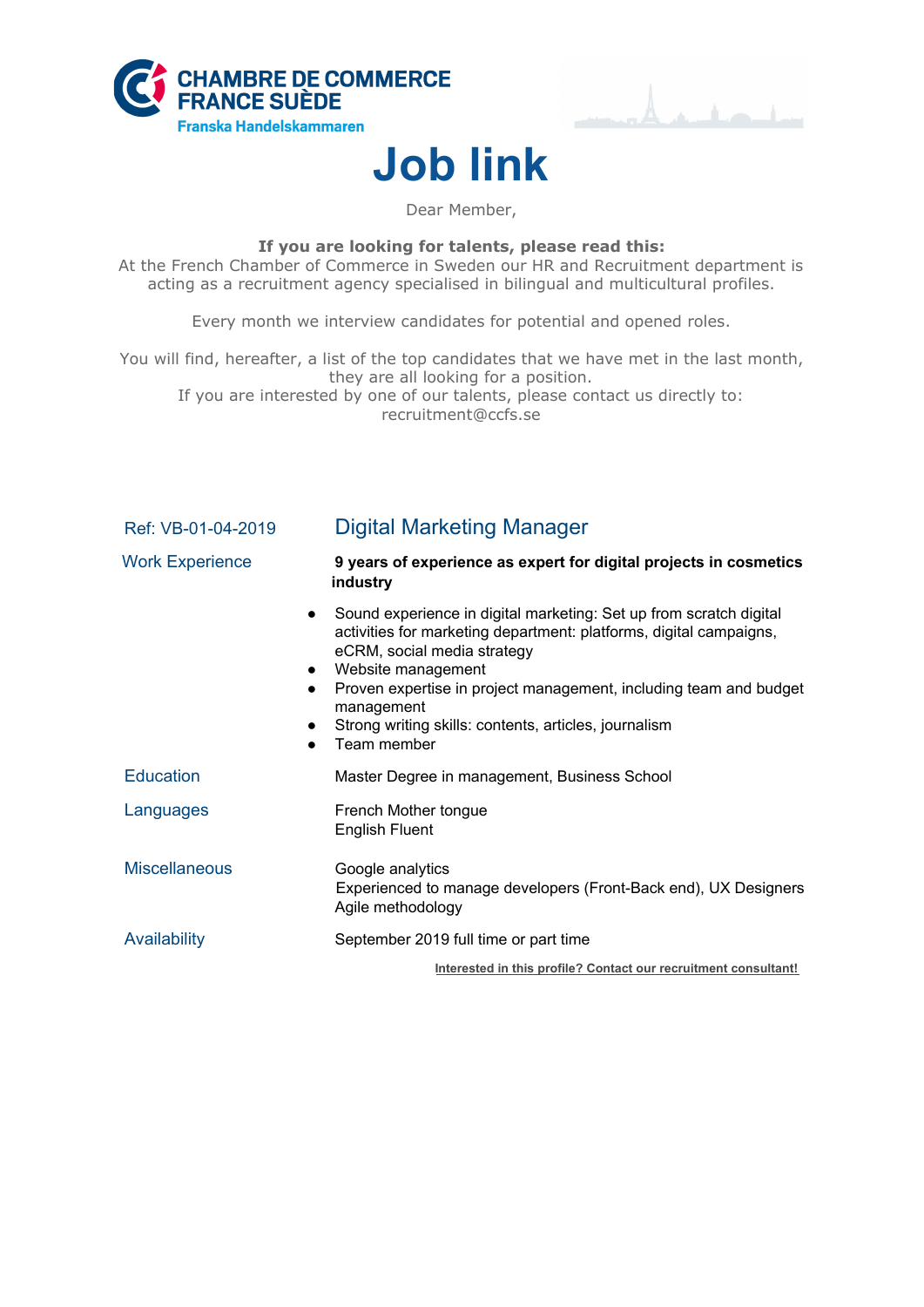



| Ref: AP-02-04-2019     | <b>Marketing Assistant</b>                                                                                                                                                                                                                                                                     |
|------------------------|------------------------------------------------------------------------------------------------------------------------------------------------------------------------------------------------------------------------------------------------------------------------------------------------|
| <b>Work Experience</b> | 3y of experience in digital marketing with customer exposure                                                                                                                                                                                                                                   |
|                        | Experienced in customer service and sales<br>$\bullet$<br>2y Digital marketing: content creation, social media campaigns, data<br>$\bullet$<br>analysis<br>Professional experiences abroad and in Sweden<br>$\bullet$<br>Multitasking, highly motivated and committed personality<br>$\bullet$ |
| <b>Education</b>       | Master degree in international marketing<br>Bachelor degree of Science in business administration and IT                                                                                                                                                                                       |
| Languages              | Albanian Mother tongue<br><b>English Fluent</b><br>Swedish Intermediate, ability to socialize and do interviews in<br>Swedish<br>French To refresh                                                                                                                                             |
| <b>Miscellaneous</b>   | Google analytics + data studio experience, data analysis<br>Canva<br>Knowledge: Javascript, C#, .Net                                                                                                                                                                                           |
| Availability           | Immediate                                                                                                                                                                                                                                                                                      |
|                        | Interested in this profile? Contact our recruitment consultant!                                                                                                                                                                                                                                |

| Ref: LL-03-04-2019     | <b>HR Manager</b>                                                                                                                                                                          |
|------------------------|--------------------------------------------------------------------------------------------------------------------------------------------------------------------------------------------|
| <b>Work Experience</b> | +20 years of experience as HR manager                                                                                                                                                      |
| $\bullet$              | Experience in payroll, HSE workshops, recruitments process<br>Proven expertise in competence development<br>Project management experience<br>Team and people oriented<br>Unions management |
| <b>Education</b>       | Bachelor degree vocational orientation program<br>Project management training                                                                                                              |
| Languages              | Swedish Mother tongue<br><b>English Fluent</b><br>French To refresh                                                                                                                        |
| <b>Miscellaneous</b>   | IT tools.<br>Open to travels 20%                                                                                                                                                           |
| Availability           | Notice period of 2 months                                                                                                                                                                  |
|                        | Interested in this profile? Contact our recruitment consultant!                                                                                                                            |